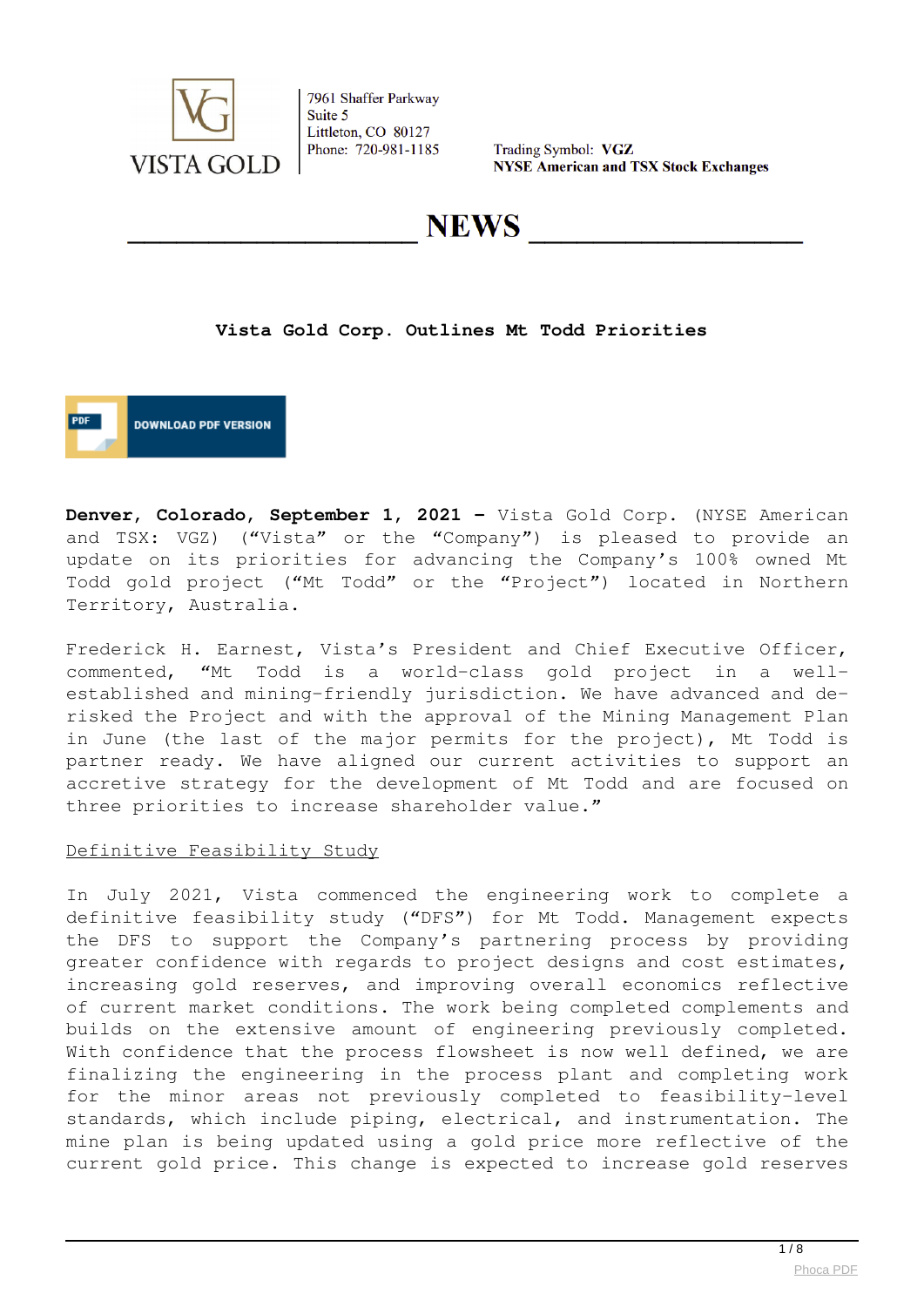

Trading Symbol: VGZ **NYSE American and TSX Stock Exchanges** 

## **NEWS**

## **Vista Gold Corp. Outlines Mt Todd Priorities**

and extend the mine life. Engineering studies to evaluate autonomous truck haulage and trade-off studies to assess the potential benefits of contract mining and a third-party owner/operator of the power plant are also being completed. The DFS is on schedule and expected to be completed in the first quarter of 2022.



*Figure 1 – 3D Rendering of Processing Plant*

#### Exploration Drilling Program

The second phase of drilling, which included 18 holes and approximately 6,000 meters, was completed in August. Holes announced to date have successfully identified several gold-bearing structures that connect the Batman pit and the Golf-Tollis deposit. Assays for the final two holes of this phase, VB21-012 and VB21-013, are expected to be reported later this month. The third phase of drilling, totaling an additional 3,000 meters, has commenced and is expected to continue through year end. The purpose of the current drill program is to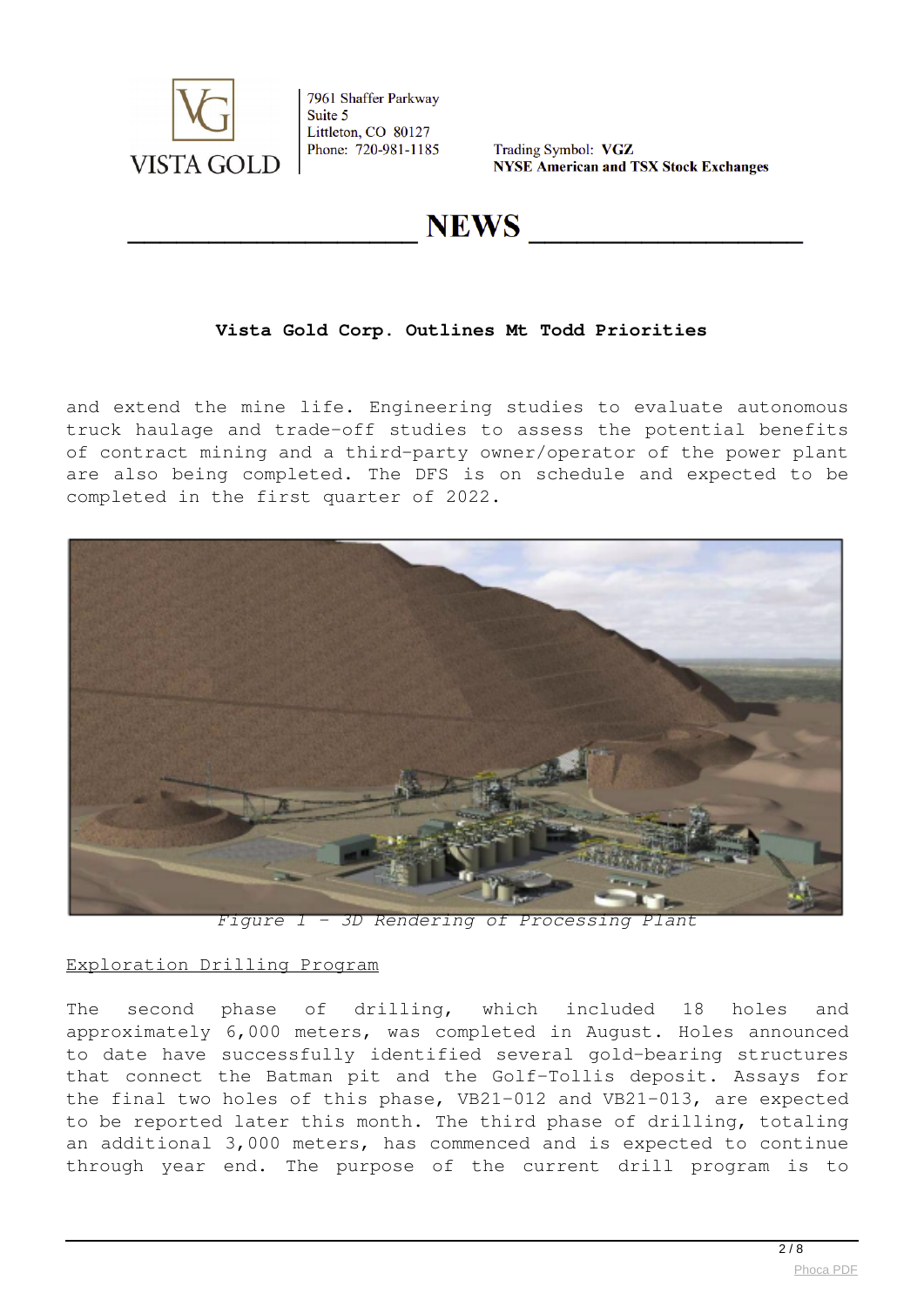

Trading Symbol: VGZ **NYSE American and TSX Stock Exchanges** 

# **NEWS**

## **Vista Gold Corp. Outlines Mt Todd Priorities**

identify areas where future infill drilling will have the greatest potential to add resource ounces close to the Batman deposit.



*Figure 2 – Exploration Drilling Program*

#### Accretive Development Strategy

Management continues to engage with several companies in technical assessments and early-stage discussions for the development of Mt Todd, but the process has been slowed by COVID-related travel restrictions. Vista is monitoring Australia's progress as the country advances toward reopening its international borders. This delay has provided the Company with a window of opportunity in which to complete the DFS. The expected outcome is a project with a larger reserve, longer life, and improved economics reflective of the current market conditions. We are pursuing a strategic development transaction that reflects the inherent value of Mt Todd to Vista's shareholders, and we are focused on improving the economic potential of the Project and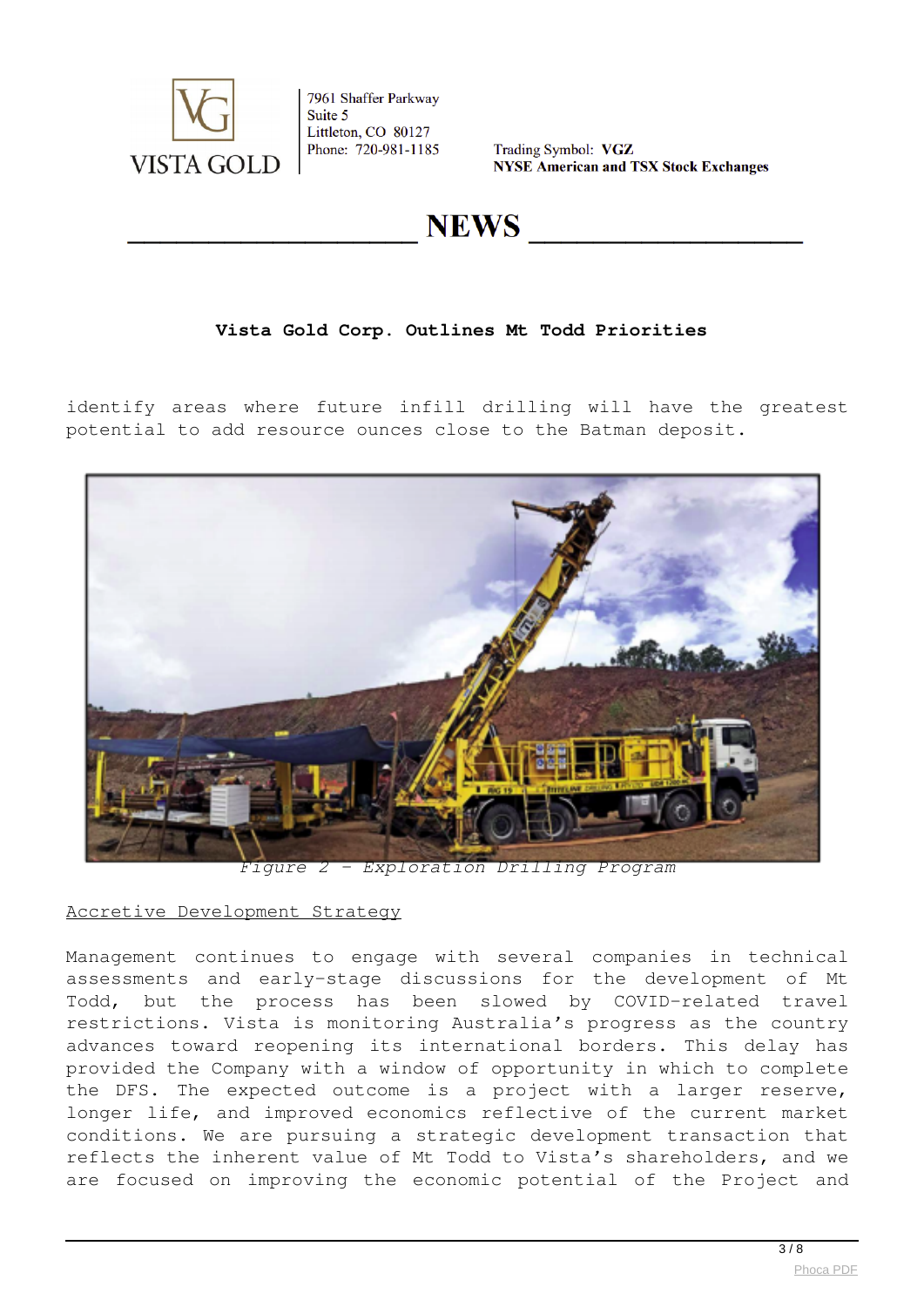

Trading Symbol: VGZ **NYSE American and TSX Stock Exchanges** 

## **NEWS**

## **Vista Gold Corp. Outlines Mt Todd Priorities**

increasing shareholder value in a cost-effective manner.

Conference Attendance

The Company also announced that management will participate in several industry-focused investor conferences later this month. Mr. Earnest will present at the Precious Metals Summit on Friday, September 10 at 9:15 a.m., the Denver Gold Forum on Monday, September 13 at 2:00 p.m., and the H.C. Wainwright 23<sup>rd</sup> Annual Global Investment Conference on Monday, September 13 at 7:00 a.m. (all times are MDT). The webcasts may be accessed through the Company's website under the Investors/Events and Webcasts page.

#### **About Vista Gold Corp.**

Vista is a gold project developer. The Company's flagship asset is the Mt Todd gold project located in the Tier 1, mining friendly jurisdiction of Northern Territory, Australia. Situated approximately 250 km southeast of Darwin, Mt Todd is the largest undeveloped gold project in Australia and, if developed as presently designed, would potentially be Australia's fourth largest gold producer on an annual basis, with lowest tertile in-country and global all-in sustaining costs. All major operating and environmental permits have now been approved.

For further information, please contact Pamela Solly, Vice President of Investor Relations, at (720) 981-1185.

#### **Forward Looking Statements**

This press release contains forward-looking statements within the meaning of the U.S. Securities Act of 1933, as amended, and U.S. Securities Exchange Act of 1934, as amended, and forward-looking information within the meaning of Canadian securities laws. All statements, other than statements of historical facts, included in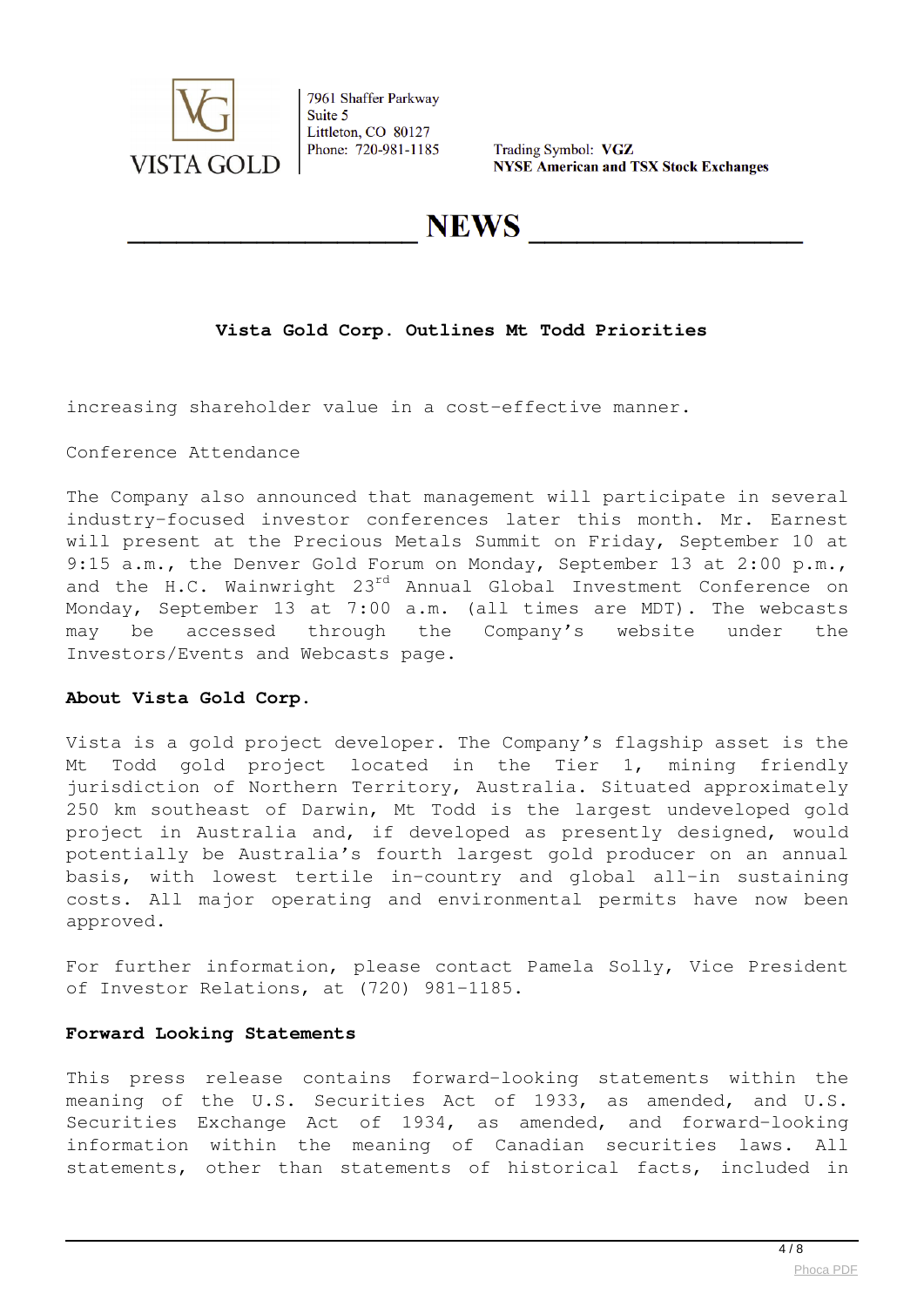

Trading Symbol: VGZ **NYSE American and TSX Stock Exchanges** 

## **NEWS**

## **Vista Gold Corp. Outlines Mt Todd Priorities**

this press release that address activities, events or developments that we expect or anticipate will or may occur in the future, including such things as our belief that Mt Todd is a world-class gold project in a well-established and mining-friendly jurisdiction that we have advanced and de-risked the Project; Mt Todd is partner ready; the definitive feasibility study supports our partnering process by further refining our prior pre-feasibility-level work, increasing gold reserves, and improving overall economics reflective of current market conditions; work being completed complements and builds on the extensive amount of testwork and design previously completed; the process flowsheet is now well defined; the updated mine plan using a gold price more reflective of the current market price in the DFS is expected to result in an increase in reserves and mine life; the DFS is on schedule and expected to be completed in the first quarter of 2022; drill holes drilled to date under the current exploration drilling program have successfully identified several gold-bearing structures that connect the Batman pit and the Golf-Tollis deposit; assay results for holes VB21-012 and VB21-013 will be reported later this month; the third phase of drilling will continue through year end and will identify areas where future infill drilling will have the greatest potential to add resource ounces close to the Batman deposit; results of the DFS will result in a project with a larger reserve, longer life and improved economics reflective of the current market conditions; our expectation that the completion of a strategic development transaction will reflect the inherent value of Mt Todd to Vista's shareholders and improve the economic potential of the Project and increasing shareholder value in a cost-effective manner; our expectation that management will participate in several industryfocused investor conferences later this month; and our belief that Mt Todd is the largest undeveloped gold project in Australia and, if developed as presently designed, would potentially be Australia's fourth largest gold producer on an annual basis, with lowest tertile in-country and global all-in sustaining costs are forward-looking statements and forward-looking information. The material factors and assumptions used to develop the forward-looking statements and forward-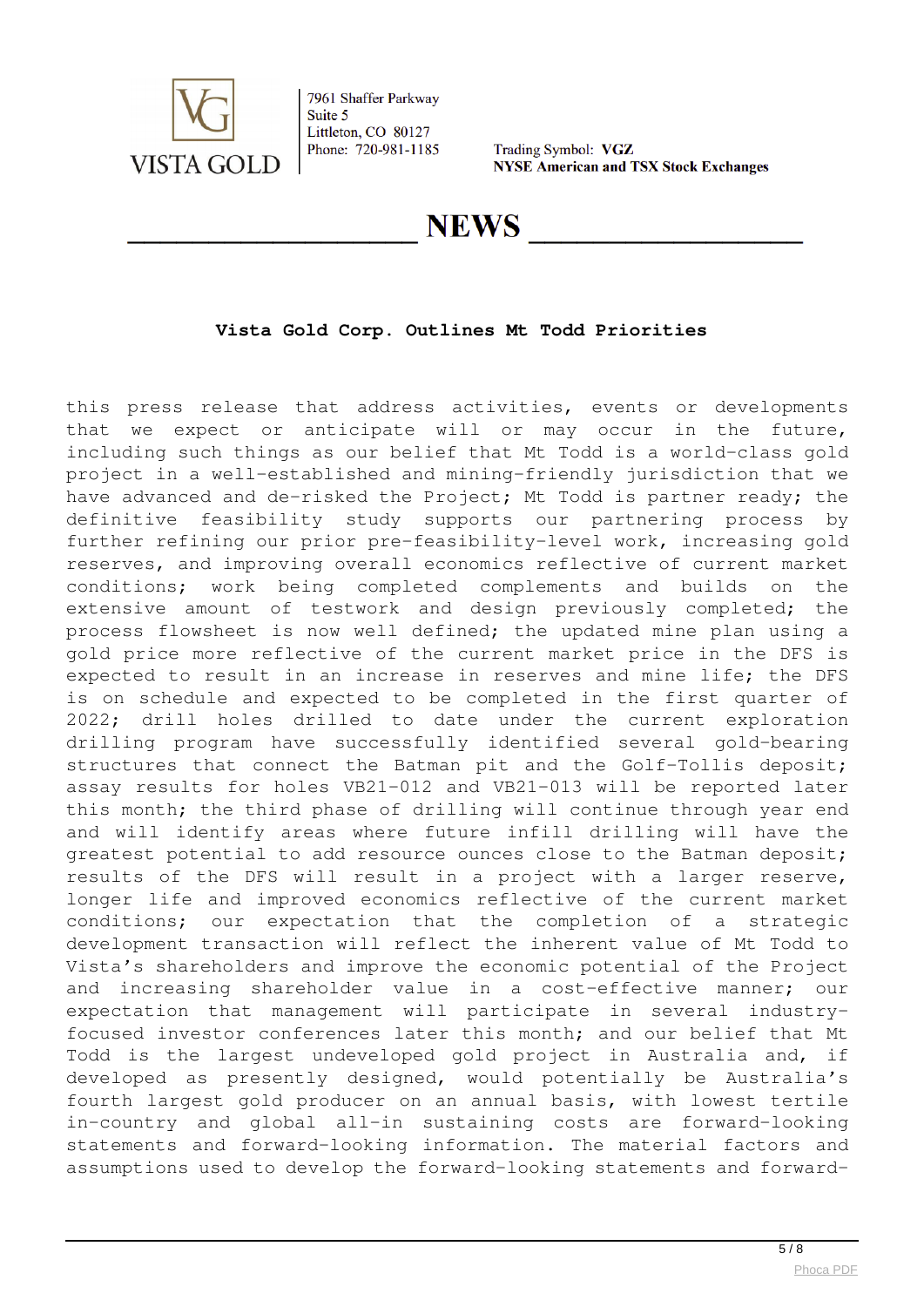

Trading Symbol: VGZ **NYSE American and TSX Stock Exchanges** 

## **NEWS**

## **Vista Gold Corp. Outlines Mt Todd Priorities**

looking information contained in this press release include the following: our approved business plans, exploration and assay results, results of our test work for process area improvements, mineral resource and reserve estimates and results of preliminary economic assessments, prefeasibility studies and feasibility studies on our projects, if any, our experience with regulators, and positive changes to current economic conditions and the price of gold. When used in this press release, the words "optimistic," "potential," "indicate," "expect," "intend," "hopes," "believe," "may," "will," "if," "anticipate," and similar expressions are intended to identify forwardlooking statements and forward-looking information. These statements involve known and unknown risks, uncertainties and other factors which may cause the actual results, performance or achievements of the Company to be materially different from any future results, performance or achievements expressed or implied by such statements. Such factors include, among others, uncertainties inherent in the exploration of mineral properties, the possibility that future exploration results will not be consistent with the Company's expectations; there being no assurance that the exploration program or programs of the Company will result in expanded mineral resources; uncertainty of mineral resource and reserve estimates, uncertainty as to the Company's future operating costs and ability to raise capital; risks relating to cost increases for capital and operating costs; risks of shortages and fluctuating costs of equipment or supplies; risks relating to fluctuations in the price of gold; the inherently hazardous nature of mining-related activities; potential effects on our operations of environmental regulations in the countries in which it operates; risks due to legal proceedings; risks relating to political and economic instability in certain countries in which it operates; uncertainty as to the results of bulk metallurgical test work; and uncertainty as to completion of critical milestones for Mt Todd; as well as those factors discussed under the headings "Note Regarding Forward-Looking Statements" and "Risk Factors" in the Company's latest Annual Report on Form 10-K as filed February 25, 2021 and other documents filed with the U.S. Securities and Exchange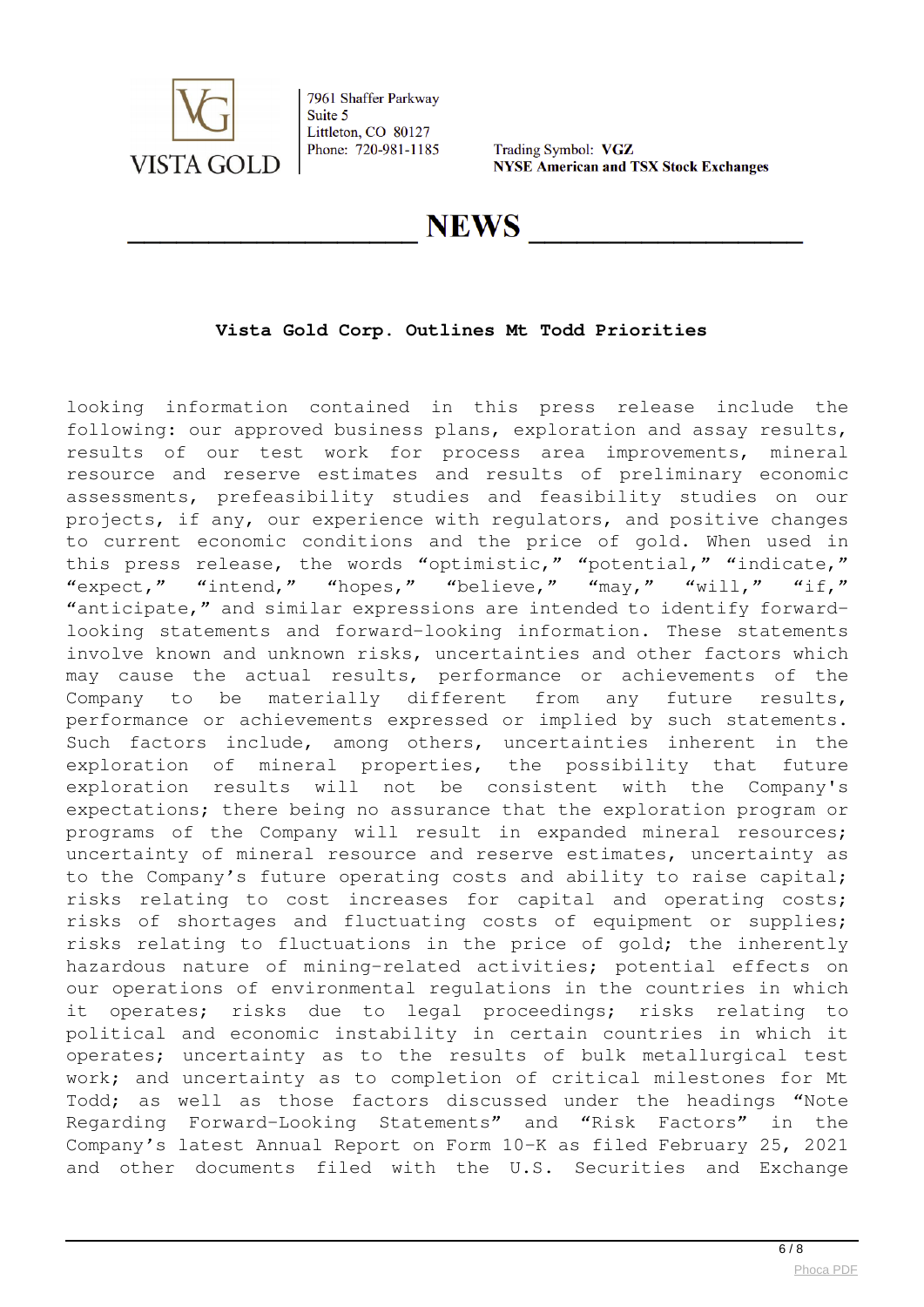

Trading Symbol: VGZ **NYSE American and TSX Stock Exchanges** 

**NEWS** 

### **Vista Gold Corp. Outlines Mt Todd Priorities**

Commission and Canadian securities regulatory authorities. Although we have attempted to identify important factors that could cause actual results to differ materially from those described in forward-looking statements and forward-looking information, there may be other factors that cause results not to be as anticipated, estimated or intended. Except as required by law, we assume no obligation to publicly update any forward-looking statements or forward-looking information; whether as a result of new information, future events or otherwise.

#### **Cautionary Note to United States Investors**

The United States Securities and Exchange Commission ("SEC") limits disclosure for U.S. reporting purposes to mineral deposits that a company can economically and legally extract or produce. The technical reports referenced in this press release uses the terms defined in Canadian National Instrument 43-101 – Standards of Disclosure for Mineral Projects ("NI 43-101") and the Canadian Institute of Mining, Metallurgy and Petroleum (the "CIM") – CIM Definition Standards on Mineral Resources and Mineral Reserves, adopted by the CIM Council, as amended (the "CIM Definition Standards"). These standards are not the same as reserves under the SEC's Industry Guide 7 and may not constitute reserves or resources under the SEC's newly adopted disclosure rules to modernize mineral property disclosure requirements ("SEC Modernization Rules"), which became effective February 25, 2019 and will be applicable to the Company in its annual report for the fiscal year ending December 31, 2021. Under the currently applicable SEC Industry Guide 7 standards, a "final" or "bankable" feasibility study is required to report reserves, the three-year historical average price is used in any reserve or cash flow analysis to designate reserves and all necessary permits and government approvals must be filed with the appropriate governmental authority. Additionally, the technical reports uses the terms "measured resources", "indicated resources", and "measured & indicated resources". We advise U.S. investors that while these terms are Canadian mining terms as defined in accordance with NI 43-101, such

 $\frac{7}{8}$